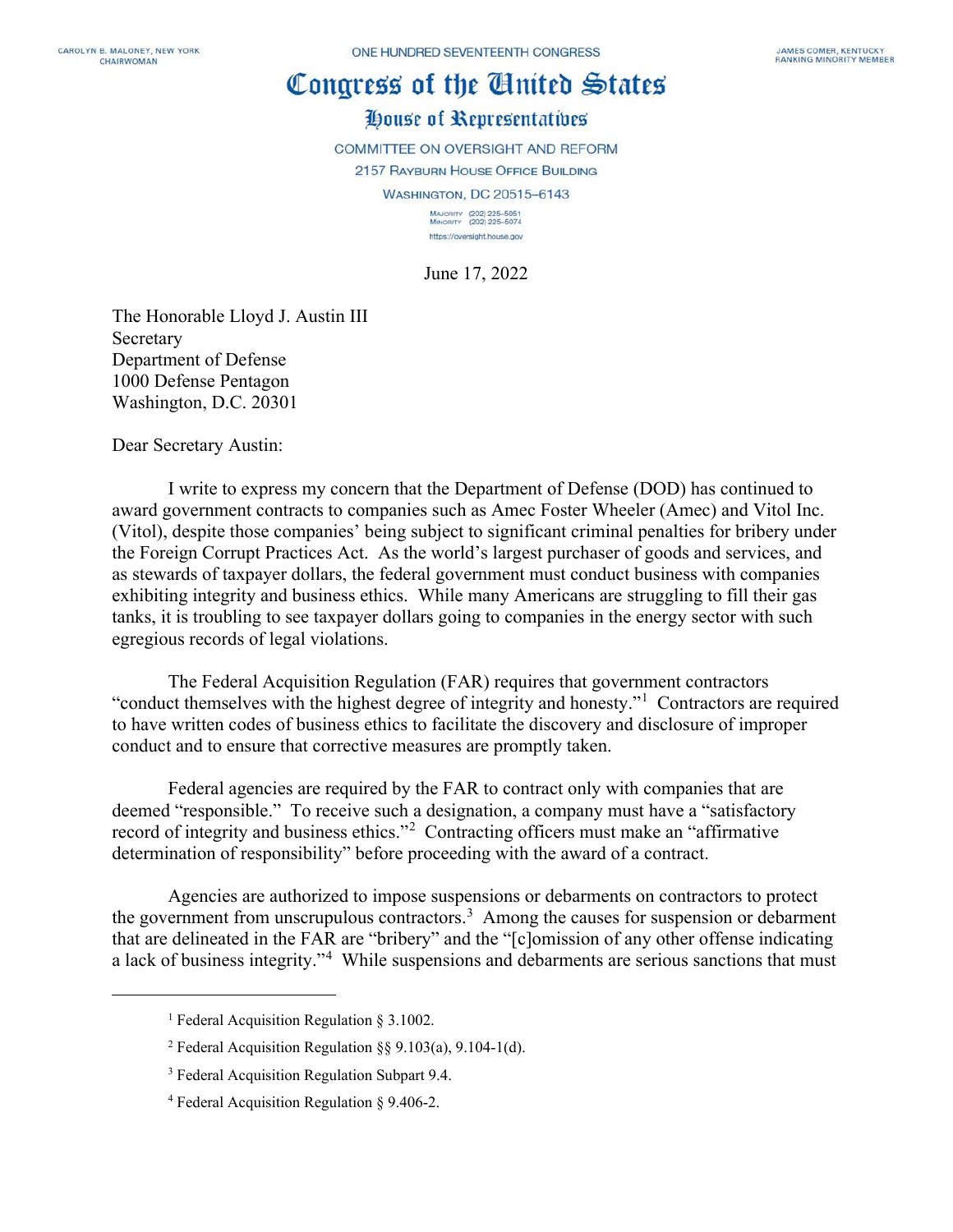## The Honorable Lloyd J. Austin III Page 2

be carefully deliberated, they play a crucial role in safeguarding the federal procurement process from waste, fraud, and abuse.

In June 2021, Amec, a subsidiary of United Kingdom–based engineering company John Wood Group plc, agreed to pay a criminal penalty of over \$18 million related to the payment of bribes in Brazil to obtain a large energy infrastructure contract.<sup>[5](#page-1-0)</sup> The company also agreed to pay \$22.7 million in a related civil matter with the Securities and Exchange Commission.<sup>[6](#page-1-1)</sup> Since that time, DOD has awarded over \$7 million in contracts to an Amec joint venture, Cardno– Amec Foster Wheeler Joint Venture.[7](#page-1-2)

Similarly, in December 2020, Vitol, a U.S. subsidiary of a Netherlands-based international energy company, agreed to pay a criminal penalty of over \$135 million, also involving payment of bribes in Brazil to win energy contracts in violation of the Foreign Corrupt Practices Act.<sup>[8](#page-1-3)</sup> Since that time, DOD has awarded over \$65 million in contracts to Vitol and Vitol Aviation Company, another U.S. subsidiary of parent company Vitol Netherlands Coöperatief U.A.<sup>[9](#page-1-4)</sup>

The Committee is seeking to determine whether DOD is properly screening contractors that have had criminal and civil violations related to their business integrity, including violations of the Foreign Corrupt Practices Act. In order to inform the Committee's inquiry, please provide the following information to the Committee by July 1, 2022:

- 1. Explain whether Amec, Vitol, or affiliates of either company have been subject to suspension or debarment proceedings and, if so, the resolution of each of those proceedings;
- 2. Explain the rationale for determining that Amec, Vitol, or affiliates of either company were "responsible" contractors, pursuant to FAR Part 9, in connection with the award of contracts by DOD since June 25, 2021, for Amec and its affiliates, and since December 3, 2020, for Vitol and its affiliates;

<span id="page-1-4"></span><sup>9</sup> *See* USASpending.gov, *Vitol Netherlands Coöperatief U.A.* (online at www.usaspending.gov/recipient/eedb1819-b7cd-6338-5022-a8946a80ad31-P/latest) (accessed May 24, 2022).

<span id="page-1-0"></span><sup>5</sup> Department of Justice, *Press Release: Amec Foster Wheeler Energy Limited Agrees to Pay over \$18 Million to Resolve Charges Related to Bribery Scheme in Brazil* (June 25, 2021) (online at www.justice.gov/opa/pr/amec-foster-wheeler-energy-limited-agrees-pay-over-18-million-resolve-charges-relatedbribery).

<span id="page-1-1"></span><sup>6</sup> Securities and Exchange Commission, *Press Release: SEC Charges Amec Foster Wheeler Limited With FCPA Violations Related To Brazilian Bribery Scheme* (June 25, 2021) (online at www.sec.gov/news/pressrelease/2021-112).

<span id="page-1-2"></span><sup>7</sup> *See* USASpending.gov Database (online at www.usaspending.gov/search/?hash=8aab1d12793cbbd7e4644b94ff05a991) (accessed May 24, 2022).

<span id="page-1-3"></span><sup>8</sup> Department of Justice, *Press Release: Vitol Inc. Agrees to Pay over \$135 Million to Resolve Foreign Bribery Case* (Dec. 3, 2020) (online at www.justice.gov/opa/pr/vitol-inc-agrees-pay-over-135-million-resolveforeign-bribery-case).